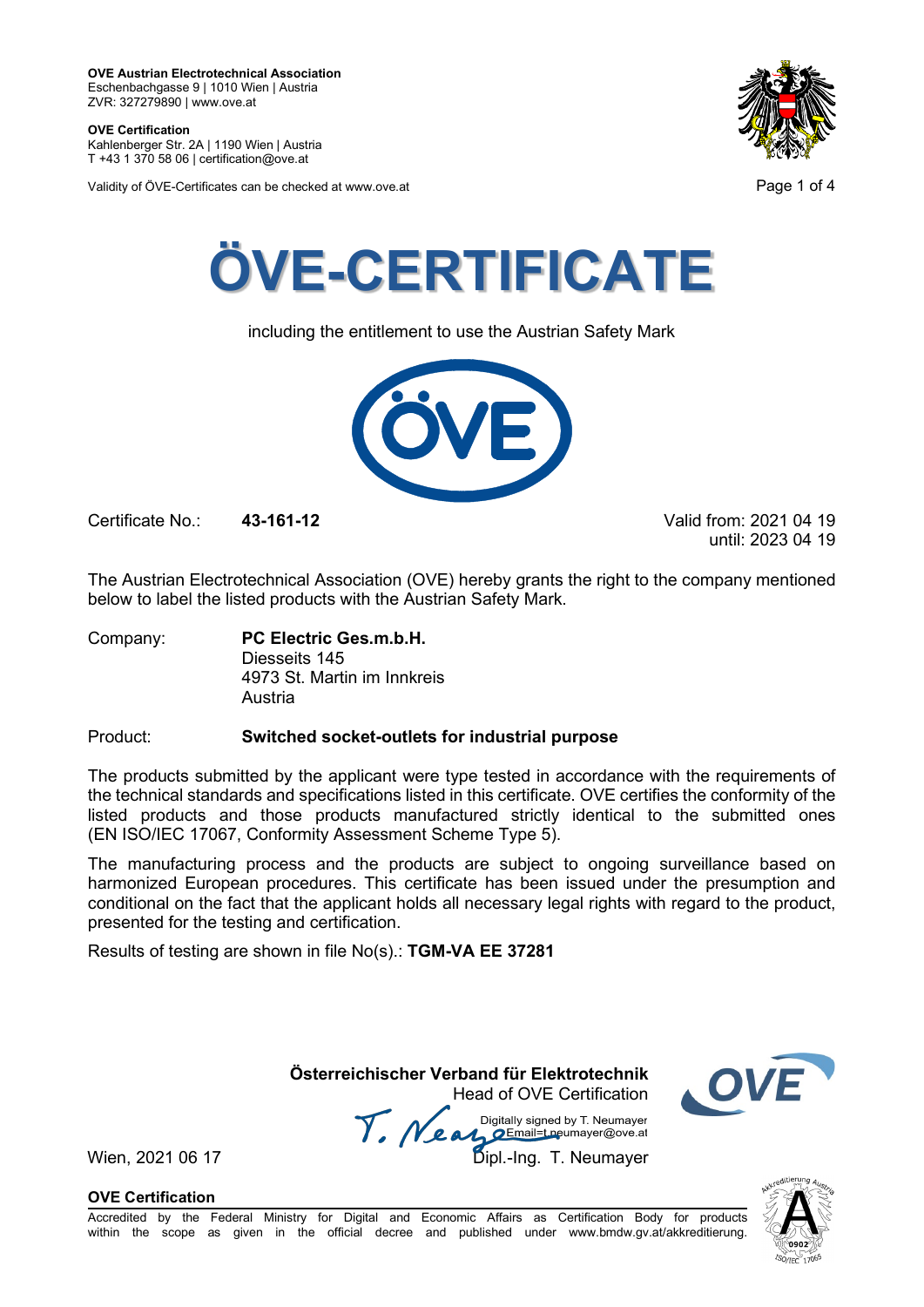

### **Manufacturer:**

PC Electric Ges.m.b.H. Diesseits 145 4973 St. Martin im Innkreis Austria

### **Factory location(s):**

PC Electric Ges.m.b.H. Diesseits 145 4973 St. Martin im Innkreis Austria

### **Tested and certified according to:**

ÖVE/ÖNORM EN 60309-1:2013-03-01 ÖVE/ÖNORM EN 60309-2:2013-03-01 ÖVE/ÖNORM EN 60309-4:2012-12-01 IEC 60309-1:1999 + A1:2005 + A2:2012 IEC 60309-2:1999 + A1:2005 + A2:2012 IEC 60309-4:2006 + A1:2012

This certificate is the basis for the EU Declaration of Conformity and the CE Marking by the manufacturer or his agent and shows the conformity of the certified product(s) with the listed standards as defined by the **EU Low-Voltage Directive 2014/35/EU**. For the presumption of conformity according to Art. 12 with the safety objectives according to Art. 3 of the Directive, transitional periods given in the Official Journal of the European Union have to be observed.

## **Product: Switched socket-outlets for industrial purpose**

| Type designation:<br>Rating:                              | Trademark:        |  |
|-----------------------------------------------------------|-------------------|--|
| 6013<br>Rated current: 16 A<br>IP44 or IP44/IP54<br>2P+PE | PCE / ELCEE / IDE |  |
| 6113<br>Rated current: 16 A<br>IP44 or IP44/IP54<br>2P+PE | PCE / ELCEE / IDE |  |
| 6014<br>Rated current: 16 A<br>IP44 or IP44/IP54<br>3P+PE | PCE / ELCEE / IDE |  |
|                                                           | editierung A.     |  |

Certificate No.: 43-161-12 Date: 2021 06 17 Page 2 of 4

### **OVE Certification**

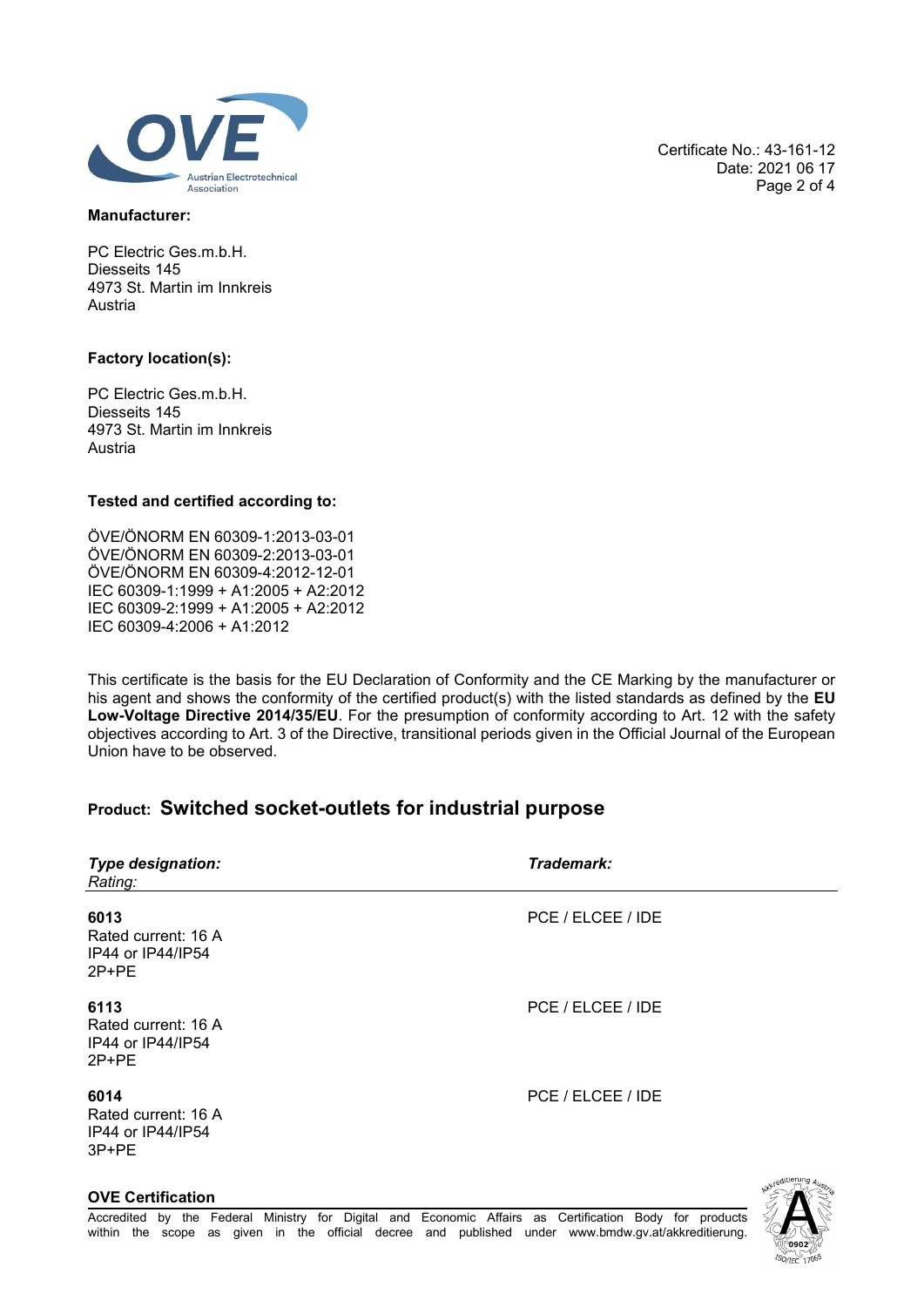

Certificate No.: 43-161-12 Date: 2021 06 17 Page 3 of 4

| 6114<br>Rated current: 16 A<br>IP44 or IP44/IP54<br>3P+PE    | PCE / ELCEE / IDE |
|--------------------------------------------------------------|-------------------|
| 6015<br>Rated current: 16 A<br>IP44 or IP44/IP54<br>3P+N+PE  | PCE / ELCEE / IDE |
| 6115<br>Rated current: 16 A<br>IP44 or IP44/IP54<br>3P+N+PE  | PCE / ELCEE / IDE |
| 60132<br>Rated current: 16 A<br>IP67 or IP66/IP67<br>2P+PE   | PCE / ELCEE / IDE |
| 61132<br>Rated current: 16 A<br>IP67 or IP66/IP67<br>2P+PE   | PCE / ELCEE / IDE |
| 60142<br>Rated current: 16 A<br>IP67 or IP66/IP67<br>3P+PE   | PCE / ELCEE / IDE |
| 61142<br>Rated current: 16 A<br>IP67 or IP66/IP67<br>3P+PE   | PCE / ELCEE / IDE |
| 60152<br>Rated current: 16 A<br>IP67 or IP66/IP67<br>3P+N+PE | PCE / ELCEE / IDE |
| 61152<br>Rated current: 16 A<br>IP67 or IP66/IP67            | PCE / ELCEE / IDE |



#### **OVE Certification**

3P+N+PE